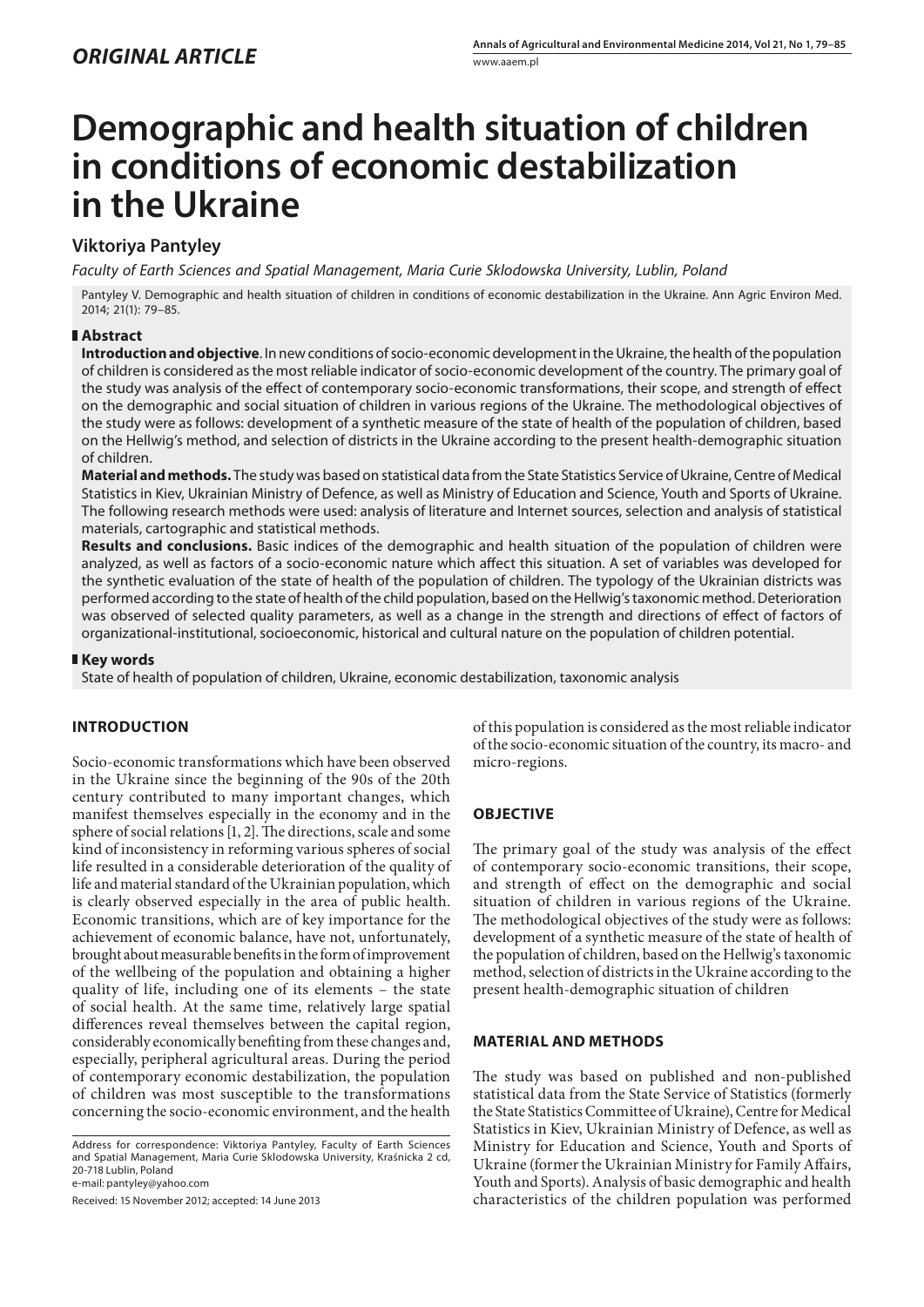on the level of oblasts (NUTS-2). The following research methods were used: analysis of literature and Internet sources, selection and analysis of statistical materials, cartographic and statistical methods (calculation of intensity indicators, Hellwig's taxonomic measures).

Aggregate indicators of the state of health of the population of children, both partial and synthetic, were calculated according to the pattern proposed by Z. Hellwig [3]. While calculating Hellwig's taxonomic measure, at the first stage the standardization of variables was performed reflecting the state of health of the population of children, whereas at the second stage – necessary calculations were performed of taxonomic measures of the state of health of children. The value of taxonomic measure *di* generally changes from 0 (an object considerably differs from the standard, a very unfavourable situation), to 1 – a standard object, a very favourable situation.

The values of taxonomic evaluations of the state of health of the population of children were divided into 5 categories. Each category was ascribed evaluative attributes (for example, very good state of health), which show the situation of an individual, both with respect to the synthetic and partial indicators (Tab. 1).

Table 1. Classification of districts in Ukraine from the aspect of the state of health of the population of children, based on taxonomic analysis

| Categories | Values of taxonomic measures<br>taksonomicznych miar | State of health of children's<br>population |  |  |
|------------|------------------------------------------------------|---------------------------------------------|--|--|
|            | below 0.200                                          | very bad                                    |  |  |
| Ш          | $< 0.200 - 0.400$                                    | poor (below mediocre)                       |  |  |
| Ш          | $<$ 0.400-0,600)                                     | mediocre                                    |  |  |
| IV         | $<$ 0.600 $-$ 0.800)                                 | good (over mediocre)                        |  |  |
| ٧          | $< 0.800 - 1.000$                                    | very good                                   |  |  |
|            |                                                      |                                             |  |  |

*Source: own study.*

#### **RESULTS AND DISCUSSION**

#### **Contemporary economic destabilization in the Ukraine and its effect on health and demographic situation of the population of children**

Among the most important determinants of the health and socio-demographic situation of a nation is the value of Gross National Income *per capita*. Currently, in individual countries, the GDP index according to the purchasing power parity remains on the level from 670 – 81,000 USD. The WHO, as a threshold of poverty, adopts income of 5,120 USD. In this context, it may be presumed that the Ukraine, from the time of gaining independence, is in a very uncomfortable situation. In 1990, its GDP *per capita* was close to 5,000 USD. However, in the subsequent years, it began to decrease, down to the level of below 2,200 USD in 1997, with the strongest downward tendency observed during the period 1992– 1994. As late as after 1997 the situation started to gradually improve. The effects of these changes in the shaping of the living conditions of the Ukrainian inhabitants result both from very big decreases in GDP, and the long period of their occurrence. In practice, the decrease in GDP noted during the period 1990–1997 meant a clear decrease in personal income of the inhabitants by nearly 60%, and considerable

limitations in the possibilities of the State in the area of financing public expenses and, therefore, primarily for the health of the population in various age groups, education, safety, and others. In 2009, the index discussed reached the value of 6,318 USD *per capita*. For comparison, in Poland in 2009, the GDP was approximately 18,905 USD, which was a four times higher value from that adopted by the WHO as a poverty threshold which, however, is clearly lower than in other countries of the European Union (Fig.1).



**Figure 1.** Dynamics of GDP per capita in USD according to purchasing power parity in selected territorial units during 1990–2009. *Sources:* own study on a basis [4]

In order to evaluate the spatial variations in the standard of living of the Ukrainian population, the spatial differences in the GDP values are important. From this aspect, the capital region was in the best situation, whereas a considerably worse situation was observed in the trans-border region with Poland. The difference in the GDP values *per capita* between the capital of the Ukraine – and the poorest region of the country – the Transcarpathian region – is even about 9.2 – fold.

Another important indicator of the socio-demographic situation of a nation is the scale of poverty, which was evaluated by means of a Minimum Monthly Social Security Payment. In the fourth quarter of 2011 in the Ukraine this was 953 UAN (i.e. about 3.8 USD daily). In the light of this criterion, as many as 40% of Ukrainian citizens have an income below the Minimum Monthly Social Security Payment. Households with children are in an especially unfavourable situation: the percentage of poor households with two and more children reaches even 44%, while among those with no children this percentage is 34% [5].

Among other criteria for evaluation of the material standard of the population, is the level of monthly expenditures *per capita* in a household, with consideration of their structure, especially expenditures for food. According to the UN, into poor countries are classified those where more than 50% of the population income is designated for food. In 2009 in the Ukraine, this indicator was nearly 53.4% [6]. At the beginning of the period of transformations it was much lower – less than 33%, with a later drastic increase up to the level of 65% in 2000. At present, nearly 65% of all expenditures of an average Ukrainian family are expenses for food, payment for lodging and its current maintenance. Thus, it is difficult to expect an investment in children from the majority of Ukrainian families, their education, recreation and culture.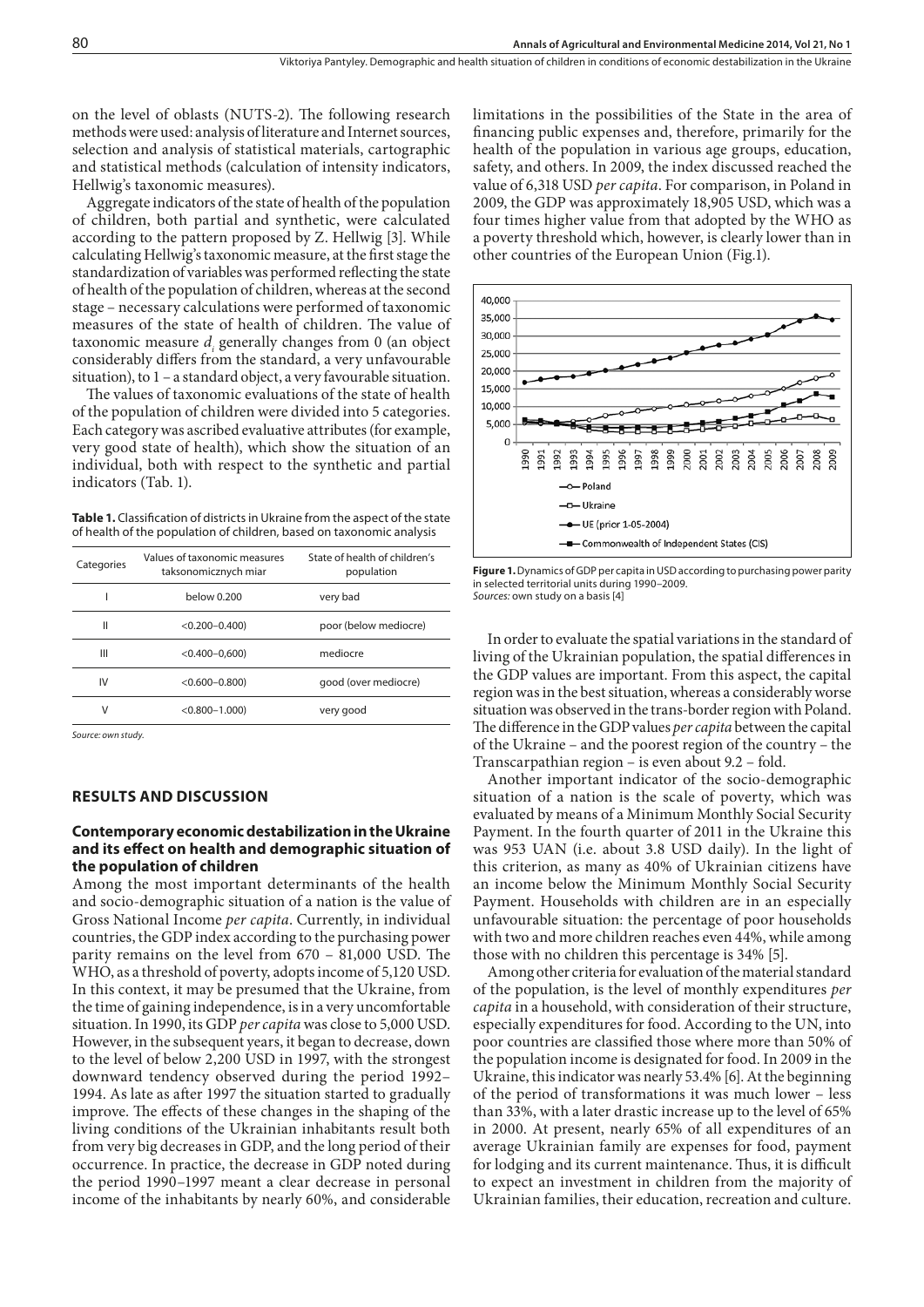An important criterion is also self-reported income obtained by the Ukrainian population. From the spatial aspect, the largest percentage of households, the members of which consider themselves as poor according to the criterion of material standard, are focused in the central (except for the city of Kiev) and south-eastern part of the country (Fig. 2).



**Figure 2.** Percentage of households, the members of which consider themselves as poor according to the criterion of material standard, in the total number of households in 2009 Source: own study based on [7].

An efficiently-functioning system of health care is an important precondition for maintaining a good state of health of the population of children, and one of the reliable measures of the effectiveness of the functioning of health care is the contribution of expenditures for health care borne by the State at the total GDP value. At present, this indicator is estimated in the Ukraine to be on the level of 3–3.5%, which is the value close to the Commonwealth of Independent States, but considerably different from that in the countries of the EU. According to the WHO, if the percentage of expenditures for health is below 6.5% GDP, this is evidence that the system is incapable of functioning. Another indicator of the functioning of the health care system is also the indicator of the general expenditures for health expressed, e.g. in USD acc. to PPP *per capita*. At present, this indicator remains on the level of approximately 500 USD, which is the value more than twice as low than that in Poland, and nearly seven times lower than the average value for the countries of the old European Union (Fig. 3).



**Figure 3.** General expenditures for health care, USD acc. to PPP per capita during 1990–2008 in selected territorial units. *Source:* own study based on [4]

At present, the State of Ukraine spends less on health care than Belarus or Russia, and is comparable to Kazakhstan and Georgia. This situation leads to a hidden increase in nonpublic medicine. The expenditures for health paid from their own pockets by the citizens are: official payments for selected medical services, voluntary payments and financial support from medical organizations, which is a disguised form of payment for medical services, independent purchasing of one's own of drugs with ambulatory treatment, and semiofficial payments for hospitalization, medical examinations and laboratory tests, and unofficial bribes or thanks for those who provide medical services. For many Ukrainian citizens, the financing of treatment exceeds their possibilities. In 45% of the poorest citizens, the monthly expenditures for health care reached a half of their monthly budget, and in 7% – exceeded 50% [8].

The basic barriers in the availability of medical care in the Ukraine are the excessively high prices of drugs, medical articles and services [7]. Among all the households examined from this aspect by the State Committee of Statistics (in 2009), there clearly dominated those in which at least one member needed medical assistance, but who could not receive it.

An important factor shaping current health situation of the children population are the consequences of the Chernobyl nuclear power plant disaster in 1986. Nearly 25% of lands of the Ukraine were strongly contaminated with Cesium-137 (12 Oblasts, 78 regions, and more than 2000 urban centres), especially in the territory of Kiev, Zhytomyr and Tchernichovsky oblasts, and to a smaller degree the oblasts of Vinnicka, Cherkaska, Rivenska, Ternopilska and Ivano-Frankivsk oblasts [2]. At present, the contaminated areas are inhabited by nearly 3 million people.

#### **Demographic and health situation of population of children in the Ukraine**

While analyzing the demographic situation of the population of children, one should refer primarily to the dynamics of the numbers of this population. During 1989–2010, the number of the population aged 0–17 decreased by 40% with respect to the spatial variation in the numbers of children; at present, the region of the Ukraine which is demographically the youngest is its western part bordering Poland. The lowest percentage of the population aged 0–17 is noted in the eastern part, which is highly urbanized and ecologically degraded, and the capital of the Ukraine – the city of Kiev (Fig. 4).



**Figure 4.** Percentage of children aged 0–17 in the total number of Ukrainian population in 2009. *Source:* own study based on [9]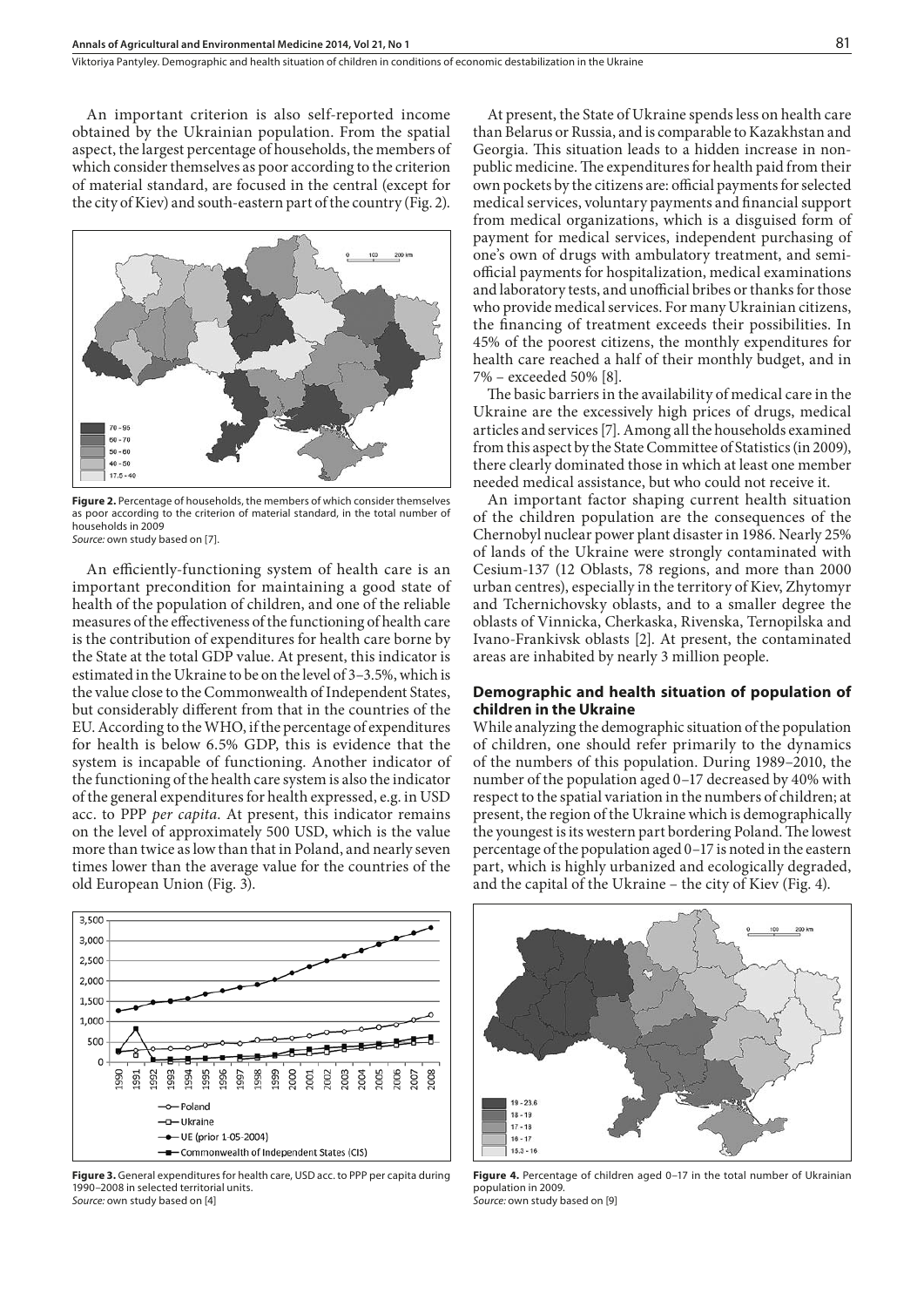Historical factors, especially demographic loss caused by the Second World War and the Great Famine of 1932–33 in Ukraine, exerted a tremendous effect on the spatial variation in the number of the children population. As a result of the Great Famine, the demographic population loss in the Ukraine was about 9.1 million inhabitants [10]. The central and southern parts of the Ukraine suffered most due to this event – the Oblasts of Kiev, Charkov, Poltava, Cherkasy, Kirovohrad, Dnipropetrovsk, Donetsk, Luhansk, as well as some southern oblasts (Chersonsk, Mykolaiv, Zaporizhia). At that time, high death rates which were accompanied by very low birth rates contributed to the deformation concerning age and gender of the population, clearly observed especially in the above-mentioned areas. Currently, lower numbers of the population aged 65–69 and 70–74 are noted. Another characteristic of the Ukrainian population age pyramid is a high disproportion in gender, especially clearly observed in groups aged over 34, to the disadvantage of males caused by an excessive mortality of males at productivity age [2].

A systematic, and at the same time, deep decrease in birth rate which has lasted since the 1970s is a decisive factor in the very slow pace of the demographic development of the country. The total birth rate among the Ukrainian population decreased from 12.6‰ in 1990 to 11.1‰ in 2009. Today, these rates are the lowest in the total post-war history of the Ukraine. This is associated with many varied factors, such as the drastic deterioration of the standard of life of the rural population, high number of divorces, poor state of health of women at reproductive age, psychosocial tensions, increase in secondary infertility of women due to abortion, etc. The Institute of Sociology in Kiev [11] reports that 68 per 1,000 women at reproductive age suffer from infertility, which causes loss in the number of births, reaching up to 10% of the total number of births. It seems that socioeconomic transformations in the Ukraine contribute to deep destructive changes in the demographic situation as a result of the creation of a new system of social values, and the assimilation of European patterns of the family model, also in the rural areas.

In 2009, parity among Ukrainian women was 1.460, while the mean age of women at first childbirth – 24.8. This is a relatively young age, compared to other European countries, e.g. Germany (29) or Denmark (30); however, with an upward tendency. Socio-economic changes deepened the process of transformation of a traditional rural family from the model 2+3, 2+2 to the model 2+1, or even 2+0, and also contributed to the number of incomplete families, single mothers raising children alone, extra-marital births (from 12.4% of the total number of births in 1989 to 21.2% in 2009) (Fig. 5).

For a long time, a high number of abortions performed officially in public health care facilities has been a complex problem. This phenomenon became most intense in 1990, and subsequently, a relatively clear decrease was observed (Tab. 2). Despite a considerable decrease in the number of abortions, compared to 2009, this problem still remains a serious threat to the shaping of the population potential in the Ukraine.

An increase observed in the number of unwanted pregnancies among young girls aged 15–17 is an especially complex problem. From the spatial aspect, the largest number of abortions per 100 live births are noted in the central part of the Ukraine, as well as in the southern and eastern districts – industrialized, highly urbanized areas with a low level of

**Table 2.** Dynamics of the number of abortions performed in the Ukraine during the period 1985–2009

| Specification                                                 | 1985  | 1990  | 1995  | 2000  | 2004 | 2006 | 2009 |
|---------------------------------------------------------------|-------|-------|-------|-------|------|------|------|
| Number of abortions in<br>thousands                           | 1.179 | 1.019 | 740   | 434   | 346  | 230  | 195  |
| Number of abortions per<br>1,000 women aged 15-49             | 88.6  | 82.6  | 58.2  | 34.1  | 17.6 | 18.7 | 16.4 |
| Number of abortions<br>per 100 live births and<br>stillbirths | 154.0 | 155.0 | 150.0 | 113.0 | 89.0 | 51.0 | 38.0 |

*Source:* own study based on [6]



**Figure 5.** Parity among women and percentage of extra-marital births, compared to the total number of births in the Ukraine, 2009. *Source:* own study based on [9]



**Figure 6.** Abortions in the Ukraine according to place of residence and women's age in 2009. *Source:* own study based on [12]

health culture, and smaller effect of religious institutions on the life of the population (Fig. 6).

For a long time, infant mortality has been considered as the most clear indicator of the socio-economic and health situation of nations and regions. It depends on many varied environmental, medical, economic, and other factors. These factors exert a direct effect on the phenomenon of infant mortality within a longer period of time (reproductive health of women, mode of life, contamination of the environment, genetic conditioning, general socio-economic situation of nations). During the analyzed period, the infant death rate reached the highest value in 1996, i.e. in the year of the greatest economic breakdown. Later, the situation clearly improved. In the initial period of intensive socio-economic changes (in 1990), infant mortality was clearly higher in the western part of the Ukraine (but not in the south-eastern part of the country, as in 2010) (Fig. 7).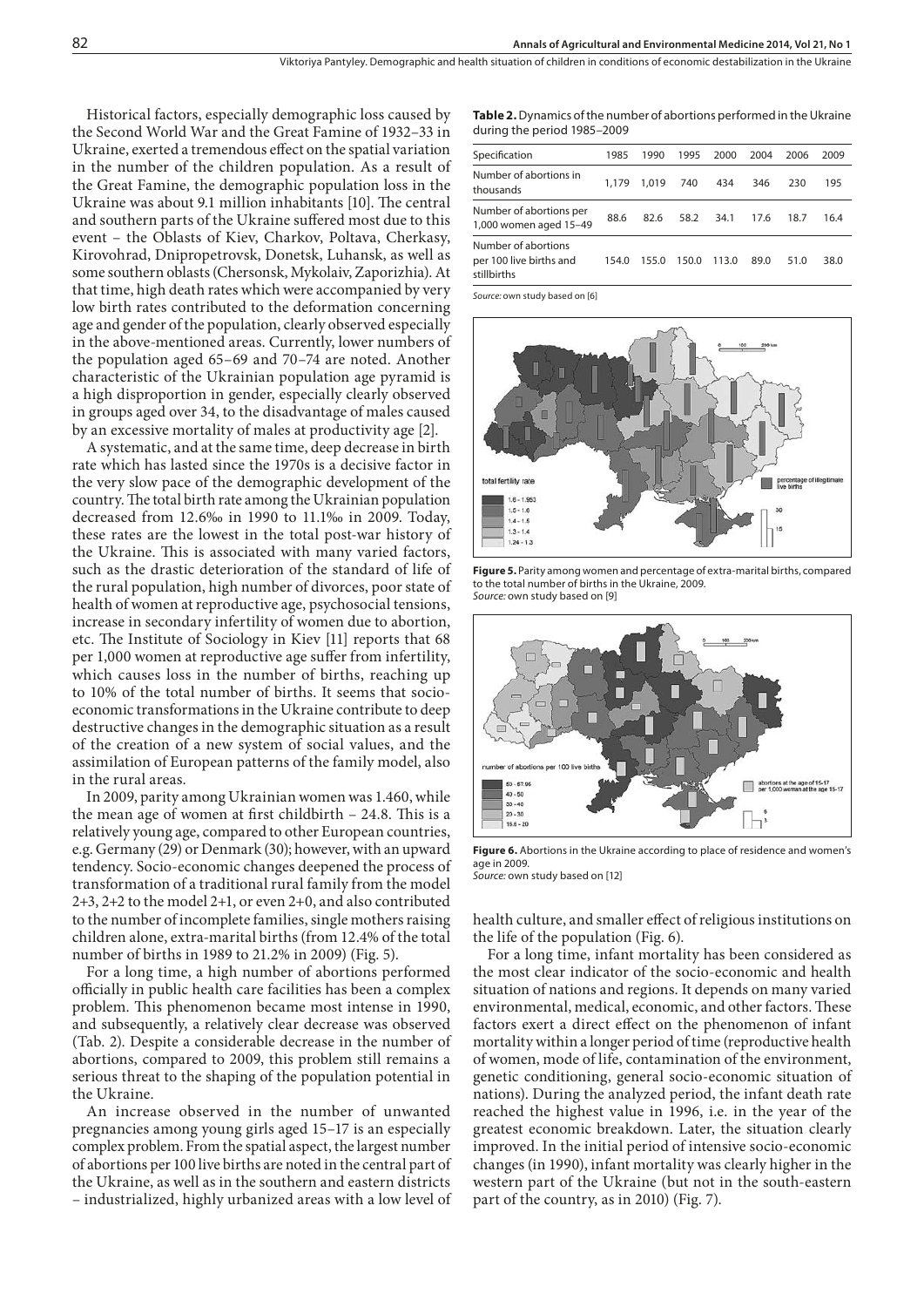Viktoriya Pantyley . Demographic and health situation of children in conditions of economic destabilization in the Ukraine



**Figure 7.** Infant deaths per 1,000 live births according to place of residence. *Source:* own study based on [13]

The most frequent causes of infant deaths are pathological states developing during the perinatal period, i.e. during pregnancy and the first 6 days of life of a newborn. These are primarily disorders associated with the shortening of the duration of pregnancy and low birth weight, followed by respiratory and cardiovascular disorders, also typical of the perinatal period. These two groups of disorders are responsible for approximately 65% of infant deaths. A further 25% are congenital developmental defects, such as: cardiovascular system defects, anencephaly, spina bifida and defects concerning the nervous system. An increase in the percentage of infant deaths due to external causes observed during the period analyzed is especially alarming (Tab. 3).

**Table 3.** Dynamics of infant mortality in the Ukraine during the period 1990–2010

| Specification                                   |       | Rates per 1,000<br>live births |       | Percentage |  |
|-------------------------------------------------|-------|--------------------------------|-------|------------|--|
|                                                 | 1990  | 2010                           | 1990  | 2010       |  |
| Total                                           | 128.4 | 91.3                           | 100.0 | 100.0      |  |
| Some states originating in the perinatal period | 48.8  | 48.1                           | 38.1  | 52.7       |  |
| Congenital developmental defects                | 37.4  | 21.7                           | 29.0  | 23.8       |  |
| Respiratory system diseases                     | 14.8  | 2.8                            | 11.5  | 3.1        |  |
| <b>External causes</b>                          | 6.3   | 5.3                            | 4.9   | 5.8        |  |
| Contagious and parasitic diseases               | 7.3   | 2.6                            | 5.7   | 2.8        |  |

*Source:* own study based on [13].

The high mortality of mothers is an important problem related with infant deaths. In 2009, it was nearly three times higher than in Poland and in the EU countries; nevertheless, by a half lower compared to the Commonwealth of Independent States [4]. Among the causes of deaths of mothers dominate: pregnancy and labour complications, mortality due to abortion performed outside hospital, and pregnancy toxicosis.

Analysis of the dynamics of basic morbidity rates in the population of children aged 0–14 confirms a tremendous health crisis in this age group. During the analyzed period, a rapid increase was noted in morbidity among children due to civilisation diseases – cancer, diseases of the nervous, respiratory, and cardiovascular systems, diseases of the skin and subcutaneous tissue, as well as congenital developmental defects and traumas, injuries and poisonings, while a

| <b>Table 4.</b> Dynamics of morbidity among the population of children in the |  |
|-------------------------------------------------------------------------------|--|
| Ukraine according to selected causes per 100,000 children aged 0-14           |  |
| during the period 2000-2009                                                   |  |

| Years                                                                     | 2000    | 2005    | 2006    | 2007    | 2008    | 2009    |
|---------------------------------------------------------------------------|---------|---------|---------|---------|---------|---------|
| All nosologic units                                                       | 122,775 | 137,817 | 137,384 | 143,051 | 142,200 | 146,415 |
| Contagious and<br>parasitic diseases                                      | 6,231   | 6,256   | 6,036   | 6,137   | 6,277   | 5,861   |
| Cancer                                                                    | 218     | 269     | 281     | 281     | 279     | 284     |
| Diseases of blood<br>and haematopoietic<br>organs                         | 1,912   | 2,080   | 2,089   | 2,080   | 2,011   | 1,899   |
| Endocrine, state<br>of nutrition and<br>metabolic disorders               | 2,707   | 2,355   | 2,301   | 2,192   | 2,103   | 2,116   |
| Mental illnesses and<br>behaviour disorders                               | 640     | 627     | 627     | 597     | 605     | 585     |
| Nervous system<br>diseases                                                | 1,477   | 1,896   | 1,962   | 1,948   | 1,970   | 1,970   |
| Cardiovascular system<br>diseases                                         | 769     | 796     | 802     | 784     | 822     | 872     |
| Respiratory system<br>diseases                                            | 77,149  | 89,746  | 89,646  | 94,847  | 94,266  | 98,953  |
| Alimentary system<br>diseases                                             | 5,096   | 5,444   | 5,377   | 5,419   | 5,355   | 5,438   |
| Diseases of the skin<br>and subcutaneous<br>tissue                        | 6,916   | 7,476   | 7,376   | 7,609   | 7,472   | 7,349   |
| Diseases of<br>osteoarticular<br>system, muscles and<br>connective tissue | 2,505   | 2,619   | 2,590   | 2,450   | 2,475   | 2,521   |
| Diseases of urogenital<br>system                                          | 2,042   | 2,412   | 2,398   | 2,405   | 2,400   | 2,398   |
| States originating in<br>perinatal period                                 | 33,188  | 23,094  | 22,072  | 19,900  | 18,182  | 16,161  |
| Congenital<br>developmental<br>defects                                    | 584     | 623     | 644     | 630     | 650     | 681     |
| Consequences of<br>external factors                                       | 4,614   | 4,759   | 4,841   | 4,972   | 5,014   | 5,026   |

*Source:* own study based on [9].

decrease by 6% was noted due to contagious and parasitic diseases (Tab. 4).

In order to provide a general evaluation of the state of health of the population of children, a number of variables were selected which were divided into the following subject categories (Tab. 5).

All the variables were subjected to the process of standardization, and the synthetic indicator of the state of health of the population of children was calculated based on Hellwig's taxonomic measure. In the light of adopted measures, described in the sub-section *Materials and methods*, none of the administrative units in the Ukraine analyzed entered categories IV or V, characterized by a good or very good state of health of children, and only 8 units of Ukrainian districts are characterized by a mediocre state of health of the population of children. These are the western districts – bordering Poland – with a very good ecologic situation, as well as two north-eastern districts (Poltava Oblast and Sumskaya Oblast), and two southern districts (Mykolaiv Oblast and Zaporizhia Oblast). The capital of the Ukraine – Kiev – is placed in category I, characterized by the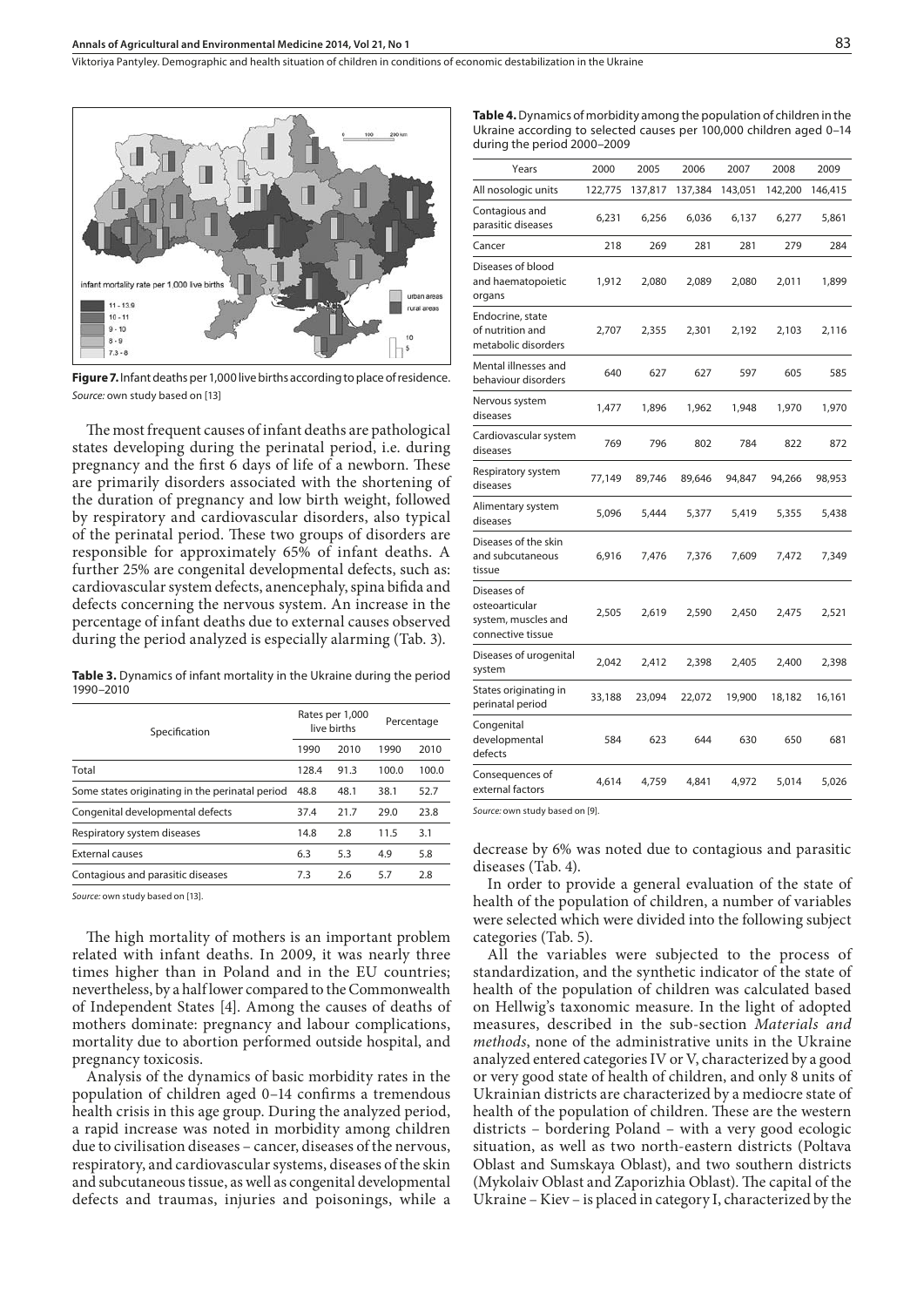Viktoriya Pantyley . Demographic and health situation of children in conditions of economic destabilization in the Ukraine

#### **Table 5.** Variables selected for taxonomic analysis of the state of health of the population of children in the Ukraine in 2009.

| Synthetic indicators                                              | Partial indicators                       | Variables                                                                                                                                                                                                                                                                                                                                                                                                                                                                                                                                                                                                                                                                                                                                                                                                                        |
|-------------------------------------------------------------------|------------------------------------------|----------------------------------------------------------------------------------------------------------------------------------------------------------------------------------------------------------------------------------------------------------------------------------------------------------------------------------------------------------------------------------------------------------------------------------------------------------------------------------------------------------------------------------------------------------------------------------------------------------------------------------------------------------------------------------------------------------------------------------------------------------------------------------------------------------------------------------|
| State of health of the<br>population of children aged<br>$0 - 17$ | Mortality among children                 | Infant mortality rate per 1,000 live births;<br>Stillbirths per 1,000 live births;<br>Mortality due to contagious and parasitic diseases per 1,000 live births;<br>Mortality due to nervous system diseases per 1,000 live births;<br>Mortality due to respiratory system diseases per 1,000 live births;<br>Mortality due to states originating in the perinatal period per 1,000 live births;<br>Mortality due to congenital developmental defects per 1,000 live births;<br>Mortality due to external causes per 1,000 live births                                                                                                                                                                                                                                                                                            |
|                                                                   | Incidence of diseases<br>among children  | Incidence of all nosologic units per 1,000 children;<br>Incidence of active tuberculosis per 1,000 children;<br>Incidence of malignant cancer per 1,000 children;<br>Incidence of sexually transmitted diseases per 1,000 children aged 15-17;<br>Incidence of AIDS per 10,000 children;<br>Incidence of nervous system diseases per 1,000 children;<br>Incidence of metal illnesses and behaviour disorders per 1,000 children;<br>Incidence of endocrine, state of nutrition and metabolic disorders per 1,000 children;<br>Incidence of respiratory system diseases per 1,000 children;<br>10. Incidence of congenital developmental defects per 1,000 children;<br>11. Incidence of traumas, poisonings and other consequences of external factors per 1,000 children;<br>12. Disability among children per 10,000 children. |
|                                                                   | Prevalence of diseases<br>among children | Prevalence of all nosologic units per 1,000 children;<br>Prevalence of active tuberculosis per 1,000 children;<br>Prevalence of malignant cancer per 1,000 children;<br>Prevalence of sexually transmitted diseases per 1,000 children aged 15-17;<br>Prevalence of AIDS per 10,000 children;<br>Prevalence of nervous system diseases per 1,000 children;<br>Prevalence of mental illnesses and behaviour disorders per 1,000 children;<br>Prevalence of endocrinal, state of nutrition and metabolic disorders per 1,000 children;<br>Prevalence of respiratory system diseases per 1,000 children;<br>Prevalence of congenital developmental defects per 1,000 children;<br>Prevalence of traumas, poisonings and other consequences of external factors per 1,000 children.                                                  |

*Source:* own study

poorest state of health of children, with the highest incidence of respiratory system diseases, the highest level of traumas, injuries, poisonings, and congenital developmental defects, compared to other administrative units in the Ukraine. Considering the position occupied by Kiev with respect to the state of health of the population of children, this may be explained by a higher detection rate of diseases in children due to well-equipped and specialized health care facilities for children (Fig. 8).



**Figure 8.** Synthetic indicator of the state of health of the population of children in the Ukraine, 2009. *Source:* own study

The population of children in the central part of the Ukraine, which suffered most from the Chernobyl nuclear disaster, is in an equally unfavourable situation, as well as some eastern and southern Oblasts, also Crimea with Sevastopol – due to the highest incidence of malignant cancer in children, sexually-transmitted diseases and AIDS, mental illnesses and behaviour disorders, as well as a high incidence of active tuberculosis and a high rate of stillbirths.

#### **CONCLUSIONS**

Analysis of the basic demographic and health characteristics of the population of children allows the presumption that there is a serious health crisis among children in the Ukraine. Considerable spatial disproportions in the state of health were observed in children from various regions of the country. The most unfavourable situation is noted in the central administrative units – most affected by the Chernobyl nuclear disaster, as well as southern areas – highly urbanized and ecologically degraded. It was found that in the Ukraine, the new conditions of socio-economic development, manifested with the breakdown in the material standard of the population, increase in unemployment, especially that which is disguised and among adolescents, decrease in social safety, growing psycho-social tension caused by the lack of faith and hope for the future – result in a considerable deterioration of the quality of health potential of the population of children.